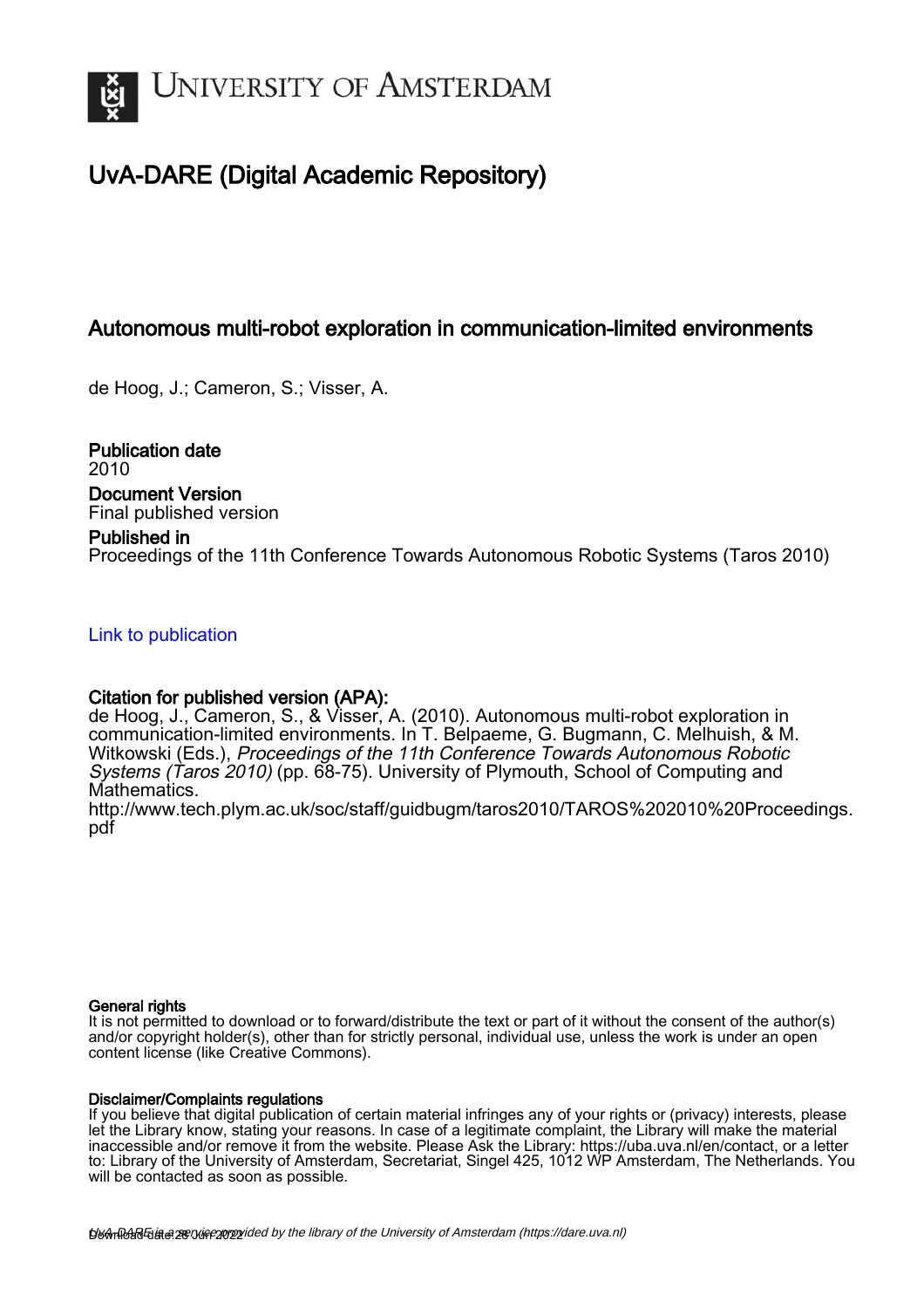# Autonomous Multi-Robot Exploration in Communication-Limited Environments

Julian de Hoog, Stephen Cameron and Arnoud Visser

*Abstract*— Teams of communicating robots are likely to be used for a wide range of applications in the near future, such as robotic search and rescue or robotic exploration of hostile and remote environments. In such scenarios, environments are likely to contain significant interference and multi-robot systems must be able to cope with loss of communication. We propose a novel multi-robot exploration approach, *role-based exploration*, in which members of the team explicitly plan to explore beyond communication range limits. Rendezvous points are calculated carefully to improve the exploration efficiency. A dynamic team hierarchy leads to additional gains. The result is a hybrid centralised/distributed behaviour that adjusts reactively to communication availability and environment size.

#### I. INTRODUCTION

As technologies improve and miniaturise, the number of likely applications for robots are increasing. Team of robots are already used for a variety of tasks, and will likely find more extensive use in the near future. Such applications include surveillance, target tracking, environmental monitoring, reconnaissance, as well as various domestic uses. Of particular relevance to this paper are two tasks: multi-robot exploration and robotic search and rescue.

In the multi-robot exploration task, teams of robots may be used for exploration and mapping of previously unknown environments. Such environments may include dangerous areas such as war and disaster zones, or remote areas such as underwater or other planets. In the robotic search-and-rescue task, robots may be used to enter and explore environments after disasters, such as earthquakes. The goal here is to find victims and relay useful information, such as possible entry routes or areas of toxicity, to human responders.

There are many challenges involved in such efforts, the most common ones being navigation, simultaneous localisation and mapping, multi-robot coordination, and communication. Recently there has been much work in each of these domains, and many promising approaches can accurately map small environments such as interiors of buildings. Much work remains to be done however if complex environments such as disaster zones are to be explored.

A particularly significant challenge is that of communication. While wireless communication between robots is now commonplace, environments of interest are unlikely to contain any sort of communication infrastructure, and complex

environments are likely to contain significant interference. Potential communication drop-out and failure must be taken into account.

In this paper we present an overview of our research to date regarding this problem and describe our proposed solution, "Role-Based Exploration". The rest of this paper is organised as follows: In section II we discuss related work. Section III details our basic approach. Sections IV and V detail two major improvements we make to the basic approach, involving calculation of improved rendezvous points and dynamism in the team hierarchy, respectively. We describe our custom-built simulator and present simulation results in section VI. Finally we discuss the implications of our work in VII and conclude in VIII.

### II. RELATED WORK

Multi-robot exploration has received considerable attention in recent years but only a small number of approaches have taken limited communication into account.

In early approaches, a line-of-sight constraint was used to keep robots within communication range [1], [9]. This has been extended to robots reactively choosing a direction that will most likely keep them within sight of the rest of the team [14].

Several authors propose multi-robot exploration strategies based on market principles, in which robots place bids on subtasks of the exploration effort [18], [5], [24], [17]. These bids are typically based on values such as expected information gain and travel cost to a particular location in the environment, and may be assigned in a distributed fashion among team members, or by a central agent. When strength of communication is factored into the bids, robots avoid areas outside of communication range.

Another common strategy for robotic exploration is to use frontiers [23], which can easily be extended for use by multiple robots [3], [6], [15], [20]. Similar to bids described above, utilities of individual frontiers may include a factor related to likelihood of communication success, so robots are less likely to explore areas that take them out of the team communication range.

Further approaches include the use of 'energy fundamentals' to maintain network connectivity [16], results from graph theory to keep individual robots in 'comfort zones' [19] and the application of synthetic 'spring forces' to keep robots close to one another [12].

While several of these approaches have proven successful in maintaining team connectivity during the exploration effort, they are usually limited by the constraint of having

J. de Hoog and S. Cameron are with the Oxford University Computing Laboratory, Wolfson Building, Parks Road, Oxford OX1 3QD, UK.

<sup>{</sup>julian.dehoog, stephen.cameron}

<sup>@</sup>comlab.ox.ac.uk A. Visser is with the Intelligent Systems Laboratory, University of Amsterdam, Science Park 107, NL 1098 XG Amsterdam, Netherlands. a.visser@uva.nl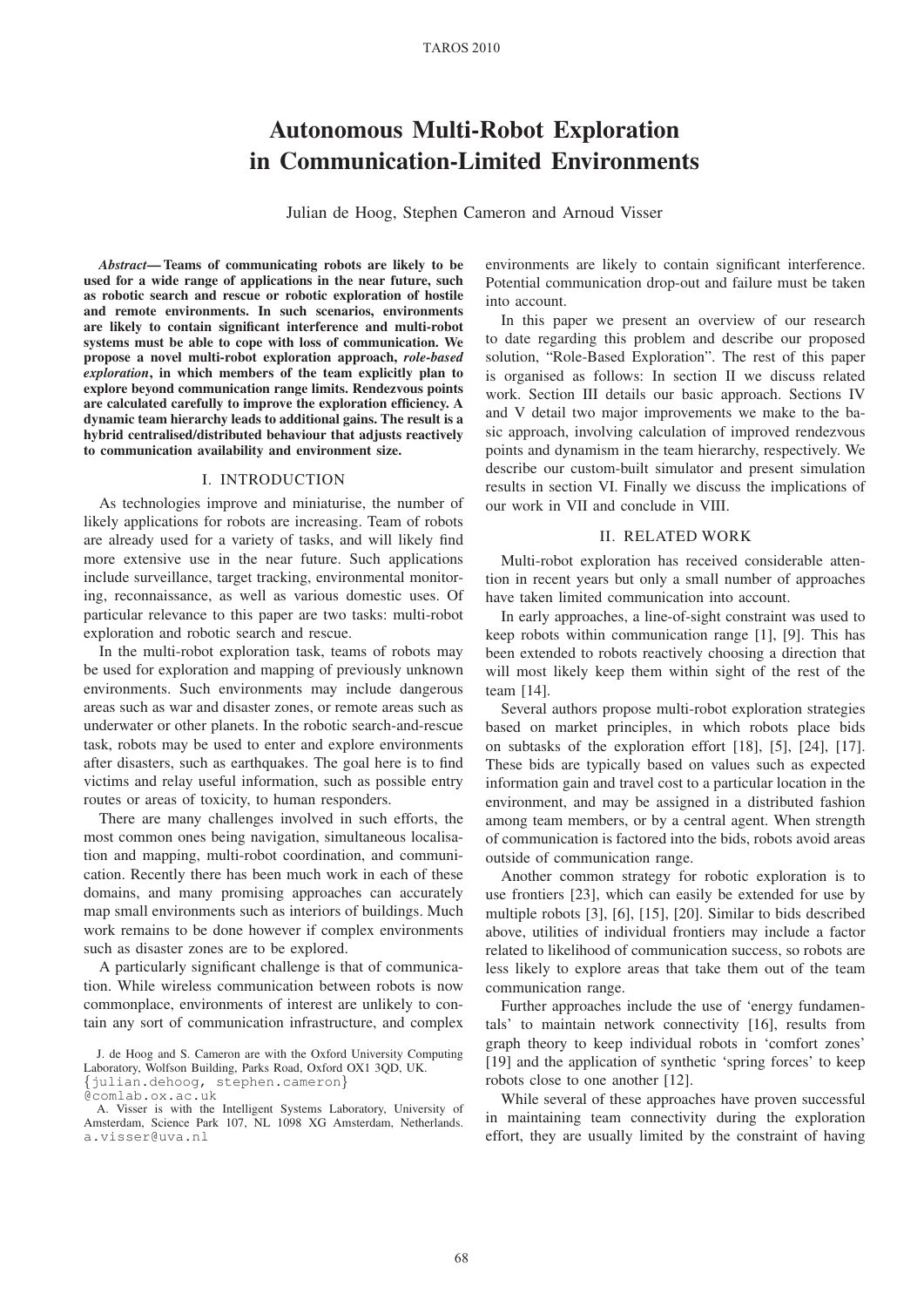to keep team members within communication range. Even if members of a team are dispersed to the maximum extent that their communication ranges allow, in large and complex environments unexplored areas will remain.

A solution to this problem is to allow robots to autonomously explore beyond communication range limits. This can be implemented in terms of 'robot pack' or clustering behaviour, in which groups of robots stay close together as they explore the environment [15], [17], [6].

However, little work has been done towards the typical search-and-rescue problem of gathering information in a severely communication-limited environment at a single location as efficiently as possible.

#### III. ROLE-BASED EXPLORATION

#### *A. Problem Description*

The problem that we are particularly interested in is the consolidation of the knowledge of all robot team members at a single location. In a search-and-rescue scenario this corresponds to human responders' point of entry, while in reconnaissance or surveillance this corresponds to the base station where information is gathered and analysed. We assume no prior knowledge of the environment.

Given recent developments in robotics and simultaneous localisation and mapping (SLAM), we make three further assumptions:

- 1) The robots are equipped with a SLAM module. This may be optical or sonar, but would more likely involve laser range-finder data. Laser range-finders are now very common on ground-based platforms and have recently been demonstrated on a UAV [7].
- 2) This SLAM module provides reasonably accurate localisation. Recent approaches such as scan-matching [13] or particle filters [6] make this a realistic assumption. Localisation does not need to be perfect and there is some room for error. However, robots need to be able to find their way to within communication range of agreed rendezvous points.
- 3) Maps created by the SLAM module keep track of explored, free space. In our work we assume occupancygrid based maps, but the approach could be tailored to topological maps as well. The notion of free space is essential for calculation of rendezvous points.

Our main goals are to (i) explore the environment as efficiently as possible; (ii) relay new information to the base station as quickly and as often as possible; and (iii) minimise the time that team members spend out of range of the base station. This must be achieved without placing an unrealistic burden on team communication systems.

### *B. The Basic Approach*

In role-based exploration each member of the team is assigned one of two roles:

1) *Explorer*. Explorers are meant to explore the farthest reaches of the environment. To communicate their findings, they return periodically to previously agreed rendezvous points where they pass their knowledge to a relay.

2) *Relay*. Relays ferry information back and forth between explorers and the command centre. This is achieved by meeting the explorer periodically at aforementioned rendezvous points, exchanging all relevant knowledge, and then returning to the command centre. If a relay discovers information about the environment while relaying, this is added to the team knowledge, but exploration is only a by-product of the relay's movement.

The team hierarchy is a tree with a robot at every node; the base station is the tree's root and explorers are the tree's leaves. The tree may have arbitrary depth, *i.e.* there may be a chain of multiple relays between the base station and an explorer. Currently we use a branching factor of 1 only (other than for the root, which may have any number of children), but we hope to experiment with higher branching factors in the future.



Fig. 1: A possible hierarchy for role-based exploration. The base station (top) is the root of the hierarchy tree, explorers (blue) are leaves, and there may be one or more relays (red) in a branch.

Such a configuration means that new information gathered in the environment by explorers is propagated up the tree via intermediate relays. New information gathered in parallel branches, along with control commands, can be sent down the tree from base station to explorers via the same relays.

If all robots are within range of one another, this is performed via multi-hop communication. If unexplored areas remain beyond communication range limits, the communication chain may be broken: explorers explore the far reaches of the environment, and relay robots become mobile relays, ferrying information back and forth between explorers and the base station. In short, the team responds reactively to the size of the environment and available communication levels.

State transition diagrams for Explorers and Relays are presented in Figure 2. An Explorer and Relay do not need to reach rendezvous to transition to the next state. If there is a chance meeting between the two earlier than expected, it is advantageous to replan at that moment, rather than wait until both reach the agreed rendezvous location.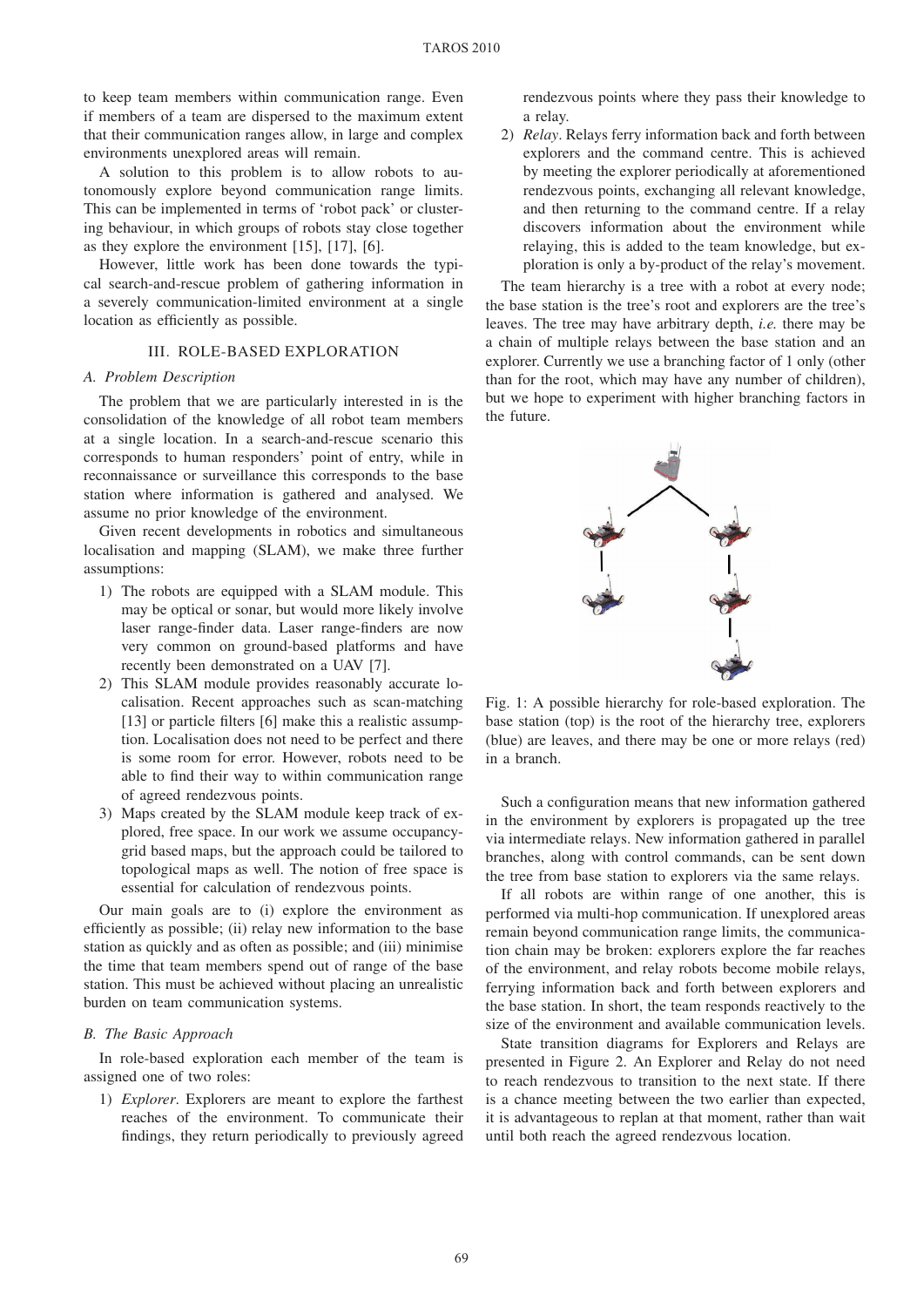

Fig. 2: State transition diagrams

Note that this approach is both centralised and distributed: both explorers and relays behave autonomously and, aside from needing to share information with their parent and child, do not rely on a global team strategy. At the same time, control commands may be issued top-down from the base station that may override individual robots' behaviours. For example, if an environment is no longer of interest in a search-and-rescue effort, commands from a base station, distributed to all team members via relays, could lead to a pull-out of the whole team.

#### *C. Frontier Assignment*

Assuming that the team hierarchy has been determined and each robot assigned a role, how does exploration actually take place? For this, we apply simple frontier exploration [23], which is among the most popular and promising approaches today. Frontier exploration is heavily influenced by how utilities are calculated for individual frontiers. For every frontier f we calculate a utility  $U(f)$  as follows:

## $U(f) = A(f)/C^n(f)$

where  $A(f)$  is the area of frontier f,  $C(f)$  is the path cost from the robot to that frontier, and exponent  $n$  determines the exploration behaviour. High values of  $n$  lead to exploration of nearby frontiers (such as rooms) whereas low values mean that robots are more likely to pursue larger frontiers (such as hallways) [21]. For experiments reported later in this paper we use  $n = 2$ .

An additional consideration is that it is undesirable to send two robots into the same frontier. Elsewhere segmentation and the Hungarian method have been proposed [22], but we use a simple agent-frontier assignment algorithm detailed in [21]; in short, every robot determines frontier utilities for itself and its nearby teammates, and iteratively calculates a robot to frontier assignment that maximises joint utility. While this method is not necessarily optimal, it is fast, and in our experience entirely sufficient for distributed exploration.

#### *D. Teammate Modeling*

When two teammates meet, they exchange all relevant knowledge of the environment. After exchange, each robot will have the same map, and know exactly what its teammate

knows at that point in time. Since a relay's movement is highly predictable and both robots use the same path planner, an explorer can calculate exactly how long a relay will need to return to the base station (or its parent relay), turn around, and make its way back to the next jointly agreed rendezvous point. Thus the explorer knows exactly how much time it has to continue exploring before having to turn around and rendezvous once again, and subsequent meetings can be timed in such a manner that neither relay nor explorer waste time waiting for the other to return to the rendezvous point – both should reach the rendezvous point at almost the same time.

Moreover, if the explorer stores the map exchanged at rendezvous separately from its own evolving map, then it can at any point predict the relay's likely position, even when not in communication range (since the relay's map is unlikely to change much). Explorer and relay can also agree on fallback rendezvous points, in case the preferred rendezvous point can unexpectedly not be reached. This has significant implications for rendezvous in dynamic environments, discussed in more detail in section VII.

#### IV. RENDEZVOUS POINT CALCULATION

Role-based exploration is heavily reliant on robots periodically meeting one another for information exchange. In our early work, new rendezvous points were set by an explorer at the moment it turned around to meet a parent relay; in other words, rendezvous locations were equivalent to (usually) the most forward point reached in the environment. In some situations this led to poor performance, such as when a rendezvous point was chosen behind a door, or in the far corner of a room.

We now use a much improved approach: subsequent rendezvous is calculated by the explorer while it is in communication range of the relay, and uses thinning on the free space in the map. Thinning is a technique from digital image processing that is meant to reduce a shape to its skeleton by making the shape as thin as possible while keeping it connected and centred (there are many parallels between thinning, skeletonisation, and Voronoi diagrams). A wide range of thinning techniques have been proposed since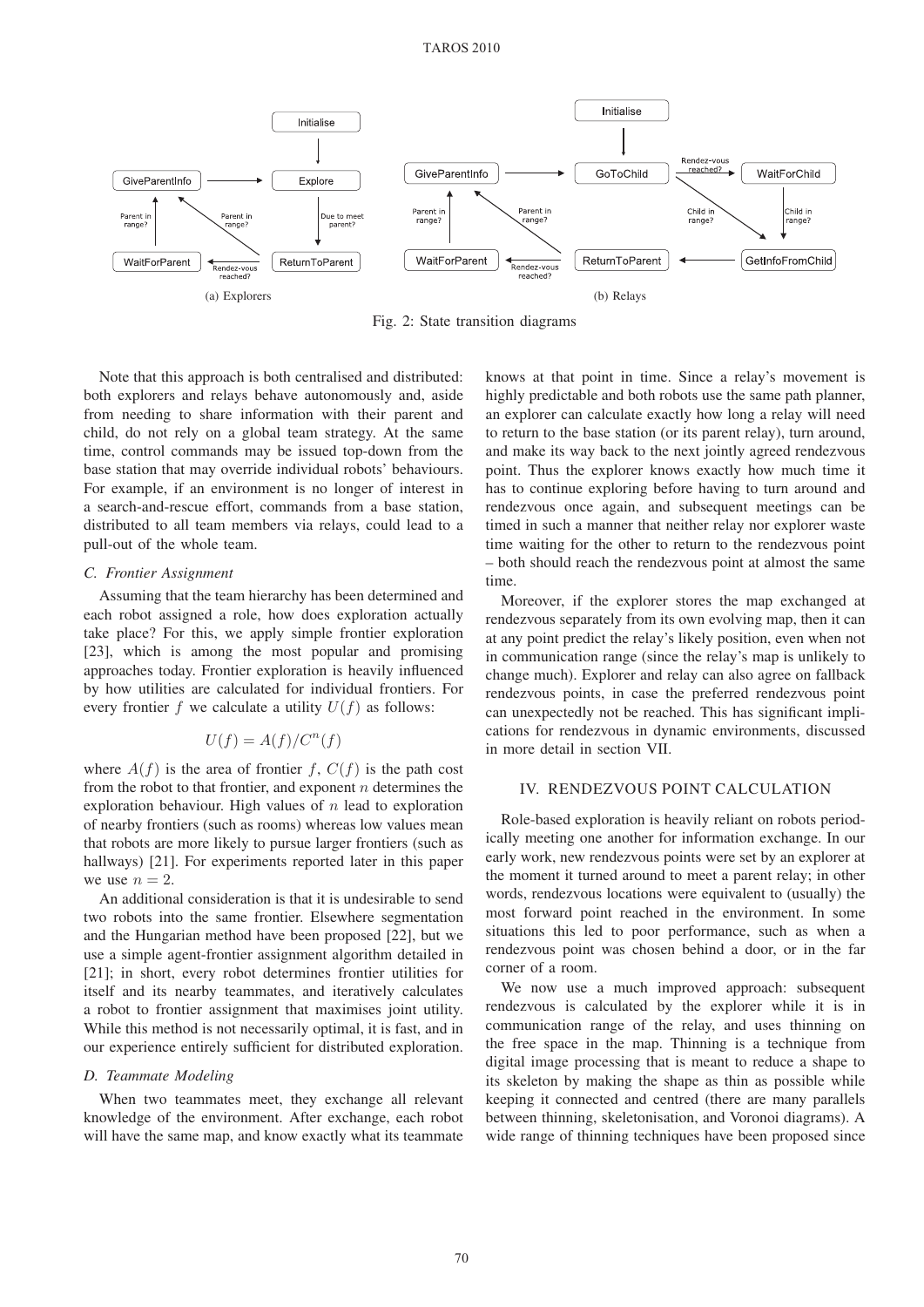| $\mathcal{D}^{\alpha}$ |    | Ο3  |
|------------------------|----|-----|
| $p_8$                  |    | D 4 |
|                        | 96 |     |

Fig. 3: Traversal function  $T(p_1)$  is the number of 0,1 patterns in the sequence  $p_2, p_3, p_4, p_5, p_6, p_7, p_8, p_9, p_2$ 

the 1960's, having various advantages or disadvantages (for a review, see [11]).

In our approach we use Hilditch's algorithm [8], since it is fast, returns a connected skeleton, and is easy to implement. A typical skeleton calculated using Hilditch's algorithm is presented in the bottom right inset of Figure 7.

Hilditch's algorithm requires the calculation of a *neighbour traversal* function  $T(p_1)$ , described in Figure 3. This function can also be used to find junction points in the skeleton: any point  $p_1$  that is a junction in the skeleton will have  $T(p_1) \geq 3$ . A skeleton may contain long stretches without junction points, for example along a hallway – to fill out the resulting graph, we iterate over all points in the skeleton and add those that are a minimum distance from all existing rendezvous points (*filling*). On the other hand, complex parts of the environment may contain a large number of junction points in a small area – to simplify calculations we choose only one point per given density (*pruning*). This gives a nice set of possible rendezvous points, distributed fairly evenly over the known environment and including all junctions. The full algorithm for rendezvous point calculation is presented in Algorithm 1.

Now that we have a list of potential rendezvous points, which is the best one? We examined a number of different utilities and combinations thereof: estimated communication range at the rendezvous point, proximity to nearest frontiers, and path cost. Since we want the relay to follow the explorer, however, it turned out that the most important consideration is the explorer's next choice of frontier. In other words, placing the next rendezvous inside the next frontier that the explorer plans to enter, while ensuring that the rendezvous point has a strong communication range, gave the best results. (A large communication range is a desirable characteristic for a rendezvous point since as two robots approach it, they will be able to detect and communicate with one another earlier. Communication range at a particular point can be easily estimated using the communication model described in section VI-A).

More specifically, in our implementation we choose a rendezvous point by considering only a small number of points near the explorer's next frontier of choice and choosing the one having highest neighbourTraversal value (since this is the most important junction). If multiple points have equal neighbourTraversal values, we choose the one with the best estimated communication range.

### V. DYNAMIC HIERARCHY

Even with the novel rendezvous point calculation, there are still certain scenarios where improved performance can

```
List skeletonPoints = hilditchThinning(map);
List rendezvousPoints = new List;
foreach sp ∈ skeletonPoints do
   if neighborTraversal(sp) > 3 then
       rendezvousPoints.add(sp);
   end
end
foreach sp ∈ skeletonPoints do
   boolean addToList = true;
   foreach rp ∈ rendezvousPoints do
       if sp.distanceTo(rp) \lt threshold T_1 then
           addToList = false; break;end
   end
   if addToList then rendezvousPoints.add(sp);
   end
end
foreach rp1 ∈ rendezvousPoints do
   foreach rp2 \in \text{rendezvousPoints}, rp2 \neq rp1 do
       if rp1distanceTo(rp2) \lt threshold T_2 then
          rendezvousPoints.remove(rp1);
       end
   end
end
Return rendezvousPoints;
```
Algorithm 1: Calculation of rendezvous points.



Fig. 4: A simple example of a situation in which a dynamic hierarchy is desirable. Initially, the explorer (green) sets out to explore and the relay (red) follows (top). Fairly quickly the end of the bottom hallway is reached and both must turn around to explore the top hallway (middle). At this point, the relay is much closer to the new frontier than the explorer, so it makes sense for the two of them to trade roles (bottom). The red agent is now an explorer and the green agent is now a relay.

be achieved. For example in an environment with a loop, an explorer may reach the base station (after completing the loop) and must then return back into the environment to rendezvous with its parent relay. At that point, the relay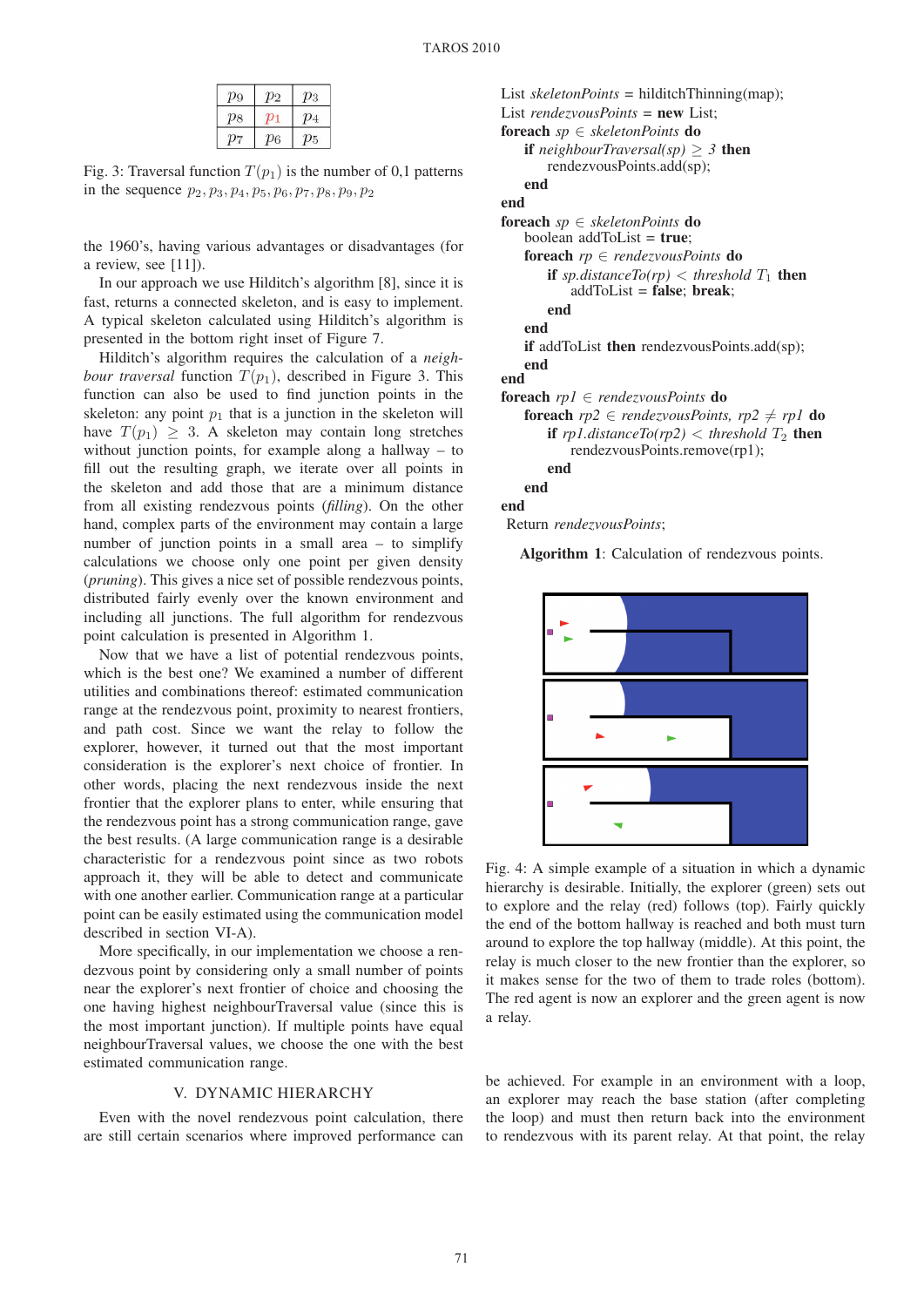is deeper in the environment than the explorer, so the two should switch roles. Another simple example is provided in figure 4, and there are many other, similar situations where it is advantageous to have a dynamic team hierarchy.

To allow for dynamic role swapping in the team hierarchy, we have decided on a single, simple rule, the "role swap rule". Consider two robots A and B, each having goals  $G_A$ and  $G_B$ , respectively. Let  $\gamma(u, v)$  represent the path cost from location  $u$  to location  $v$  in a given map. When  $u$  and  $v$ are known, this value is easy to calculate using standard path planners (such as  $A^*$ ) on the map. Suppose A and B have encountered one another and established a communication link. If

$$
max(\gamma(A, G_A), \gamma(B, G_B)) > max(\gamma(A, G_B), \gamma(B, G_A))
$$

then let  $A$  assume  $B$ 's role, state, and location in the tree, and let  $B$  assume  $A$ 's role, state, and location in the tree. For purposes of visualisation, this basically means that the longest path among the four paths computed is eliminated, so the robots travel shorter distances to reach the destinations of interest. The rule is applied equally to relays and explorers, both within the same branch and across branches of the hierarchy tree.

#### VI. EVALUATION

#### *A. Simulator*

To evaluate role-based exploration at various stages of development and to compare it to existing methods, we have developed our own JAVA-based simulator, the Multi-Robot Exploration Simulator (MRESim)<sup>1</sup>. MRESim allows for custom configuration of environments, either manually or by import of binary image.

The simulation framework handles collisions, sensor data and communication as follows: At every time step, the simulation framework requests from each agent a new desired location. If the location is valid, the agent is moved to this location, and new sensor data is simulated and sent to the agent. Following the movement of all agents, the communication model is used to determine whether any agents are within range of one another, either directly or via multi-hop. If yes, all relevant knowledge of the environment is shared between all communicating agents.

At any point a simulation may be paused and agents individual knowledge bases may be examined. This includes all known free space, safe space, frontiers, calculated paths, communication ranges, map skeleton, rendezvous points, robot's role and state, and team hierarchy.

We have also implemented and tested a variety of communication models in our simulations. For experiments reported here we use a standard path loss model with a wall attenuation factor as described in [2]:

$$
S = P_{d_0} \quad 10 \quad N \quad log_{10}\left(\frac{d_m}{d_0}\right) \left\{ \begin{array}{ll} nW & WAF & nW < C \\ C & WAF & nW \ge C \end{array} \right.
$$

where  $P_{d_0}$  is the reference signal strength, N is the path loss rate,  $d_m$  is the distance,  $d_0$  is the reference distance,

 $nW$  is the number of obstructing walls,  $WAF$  is the wall attenuation factor and  $C$  is the maximum number of walls to consider. This model is widely used in simulation, including the popular USARSim simulator [4]. A typical communication range for an agent is displayed in figure 7.

#### *B. Results*

While we cannot reproduce all of our results here due to lack of space, we present a representative set that both compares role-based exploration to existing approaches and examines the improvement a dynamic hierarchy makes as compared with a static hierarchy. To do this we compare three exploration approaches:

- A) Greedy frontier-based exploration, where frontiers are chosen based on a utility function that takes into account information gain and path cost [20]. This approach is similar to those used in [3], [6], [15].
- B) Role-based exploration as described above with a static team hierarchy.
- C) Role-based exploration with a dynamic team hierarchy, using the role swap rule described in section V.

Experiments were conducted with a variety of team sizes and in a variety of environments. Here we present results that we believe to be representative of most of our experiments. As an environment, we used the vasche\_library\_floor1 floor plan from the Radish data set<sup>2</sup>. For each of the approaches, 10 robots were used. Both the static and dynamic role-based approaches used a hierarchy that contained 5 pairs of robots, *i.e.* a branching factor of five at the root, and one relay for each explorer. Figure 5 shows the full results of this run, and a screenshot is provided in figure 7.

Dynamic role-based exploration leads to faster coverage of the environment than greedy frontier-based exploration, in spite of the fact that only half as many robots are actively exploring (the other half are relays). This is due to the fact that poor inter-team awareness in greedy frontier-based exploration means that robots are likely to cover areas that have already been explored.

Dynamic role-based exploration also outperforms static role-based exploration in every metric. It leads to faster exploration (figure 5a), greater awareness of the exploration at the base station (figure 5b), greater inter-teammate awareness (figure 5c) and quicker responsiveness to the base station (figure 5d). Only late in the experiment does connectivity to base station seem weaker, but this is mainly due to the fact that more of the environment has been discovered and robots must travel longer distances.

Overall, dynamic role-based exploration leads only to a small improvement in terms of speed of exploration. The main gains, however, are inter-robot awareness and team responsiveness. For applications such as search and rescue, where instant control over the robots is highly desirable, this is an important characteristic. We feel that this responsiveness is also likely to provide gains in cases where the static

<sup>&</sup>lt;sup>1</sup>MRESim is available upon request from the authors.

<sup>&</sup>lt;sup>2</sup>This data set was obtained from the Robotics Data Set Repository (Radish) [10]. Thanks go to Ashley Tews for providing this data.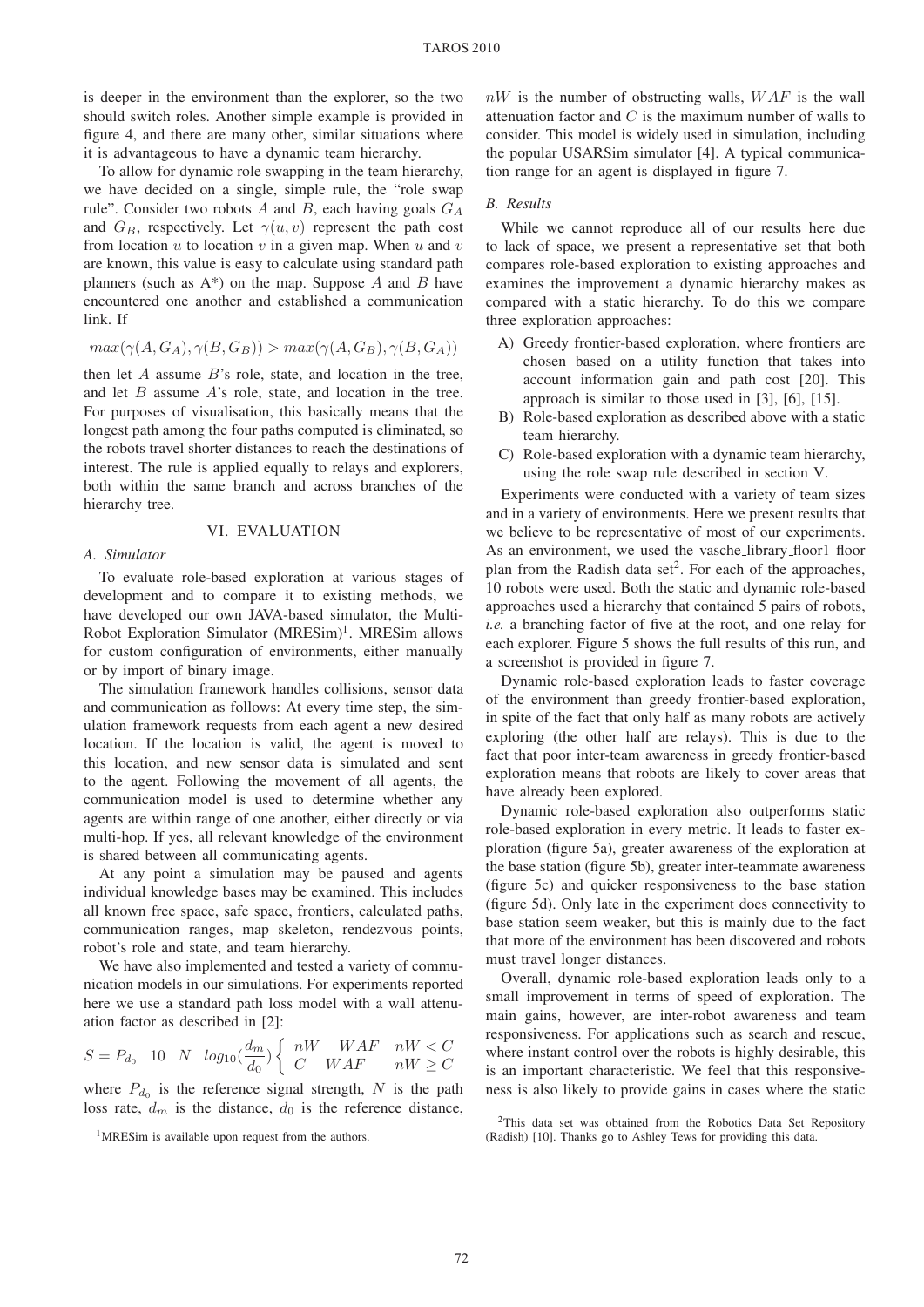

(a) Percentage of environment explored. Dynamic role-based exploration and greedy frontier exploration perform similarly well.





(b) Percentage of the environment known at the base station. Dynamic role-based exploration leads to better relaying of information to the base station.



(c) Average percentage of currently known space known to all team members, in other words ability of the team to share information among teammates.

(d) Average time, over all agents, since last contact with the base station, either directly or via a mobile relay.

Fig. 5: Simulation results: a comparison of greedy frontier-based exploration, static role-based exploration, and dynamic role-based exploration.

nature of the environment starts to break down — say by a corridor becoming blocked — although experiments in such environments have yet to be performed.

#### VII. DISCUSSION AND FUTURE WORK

The main advantages and disadvantages of role-based exploration can be summarised as follows:

Advantages: There is no need for an exact communication model. Explorers and relays adjust to size of the environment and communication availability reactively. Provided sufficient power is available, the approach leads to full exploration of environments regardless of how much interference or how short communication ranges are. Equal numbers of robots lead to similar exploration, but considerably better teammate awareness and team connectivity.

Disadvantages: Since individual robots or groups of robots may be out of range of the base station, control over the full team may not be instantaneous. If a robot or a group of robots becomes lost or incapacitated, this information may not reach the base station (other than by lack of response). The approach is heavily reliant on reasonably accurate mapping and localisation.

We envision numerous possible extensions to the current approach:

Dynamic Hierarchy Structure: In our current approach, even with dynamic role swaps within the team hierarchy,

the overall structure and depth of the hierarchy tree does not change. In certain scenarios (e.g. environments with long hallways) it may be desirable to lengthen and shorten branches in the tree as required. We hope to expand ideas presented here and look at a wider range of options to enable effective team hierarchy structural adjustments.

Replanning in Dynamic Environments: The set of possible rendezvous points is shared by a relay and explorer when they meet. In the applications we are interested in, there is a risk of dynamic environments. For example, in a searchand-rescue scenario, an unstable beam may fall, a roof may collapse, or rubble may shift or burn as the exploration effort is ongoing. Since relay and explorer will have a shared set of rendezvous points, this means that they may recalculate to find one another at a different location if a previously agreed rendezvous point becomes unexpectedly blocked. This can be done either as a recalculation on the shared map, or by storing one or more 'backup' rendezvous points that may be used if the primary rendezvous cannot be reached. An example is provided in figure 6.

Heterogeneous teams: The current implementation does not take into account potential heterogeneity in the team. It is possible that different types of robots with different sensor loads may be involved in the same effort, in which case it may be desirable for certain types of robots to play particular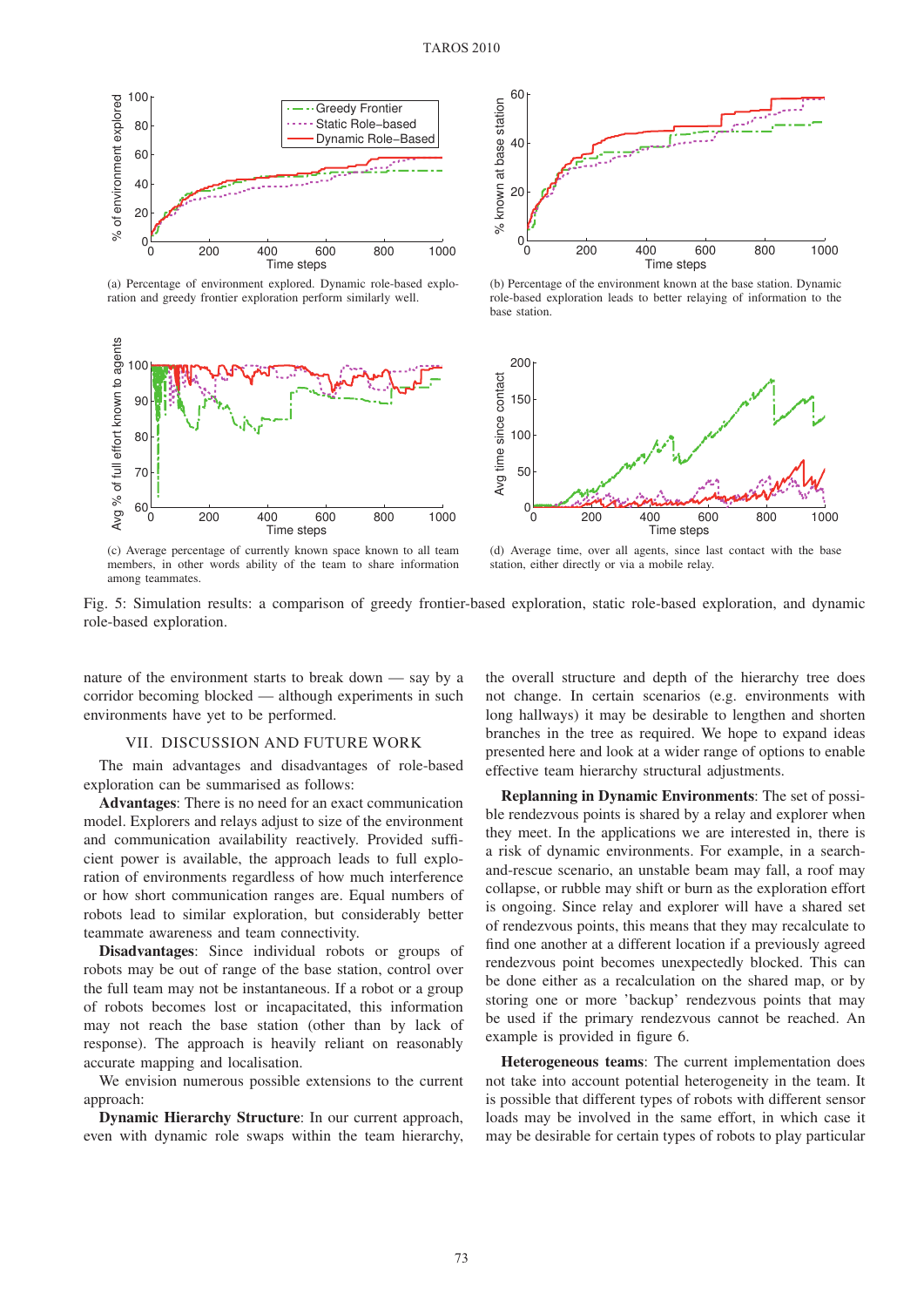#### TAROS 2010



(a) A sudden wall (previously not there) blocks Alpha from reaching the rendezvous point (yellow). Beta waits a specific amount of time for Alpha to appear.



(b) Alpha recalculates, and chooses the rendezvous point having highest degree (a junction point). Beta recalculates, assumes Alpha will head for the same junction point, and pursues frontier exploration with a preference for frontiers near the new rendezvous point. Eventually the two find one another again.

Fig. 6: Use of rendezvous points to deal with unexpected obstacles in dynamic environments

roles (e.g. relays could be fast, simple robots while explorers could carry more intricate sensors). In such a scenario, the role swap rule would need to be adjusted to take robot types and their ideal roles into account.

Extension to three dimensions: Work to date has focussed on two-dimensional environments, but we do evaluate every aspect of the approach with an eye towards possible extension to three dimensions. Potential bottlenecks in the calculations include 3D path planning and 3D skeletonisation (for calculation of rendezvous points). However, we hope that advances in each of these areas, along with recent rapid advances in 3D mapping and localisation, will allow for dynamic role-based exploration or some variant thereof to be applied to both ground- and air-based robot systems in the future.

### VIII. CONCLUSIONS

In this paper we presented a novel approach to multirobot exploration in which exploration beyond communication range limits is explicitly planned for. Rendezvous point calculation using thinning on the map, along with a dynamic role swap rule, lead to improved performance of the exploration algorithm. While dynamic role-based exploration does not lead to vastly faster exploration than currently popular utility and frontier based approaches, it has other important advantages. Using the same number of robots, similar exploration can be achieved while maintaining considerably better team connectivity. In large and communication-challenged environments, this is very helpful.

Every year robots are becoming smaller, more powerful and more intelligent, and in 5 to 10 years, teams of small rolling, crawling or flying robots are likely to be used for exploration of unknown terrain and for robotic search and rescue. Autonomous exploration beyond team communication range limits remains a young field of study. It is hoped that the ideas explored in this paper provide an early contribution to coordination of future multi-robot systems.

#### **REFERENCES**

- [1] R. Arkin and J. Diaz. Line-of-sight constrained exploration for reactive multiagent robotic teams. *Advanced Motion Control, 2002. 7th International Workshop on*, pages 455–461, 2002.
- [2] P. Bahl and V. N. Padmanabhan. Radar: an in-building rf-based user location and tracking system. *IEEE Infocom 2000, Tel-Aviv, Israel*, 2:775–784, March 2000.
- [3] W. Burgard, M. Moors, C. Stachniss, and F. Schneider. Coordinated multi-robot exploration. *IEEE Transactions on Robotics*, 21(3):376 – 378, 2005.
- [4] S. Carpin, M. Lewis, J. Wang, S. Balakirsky, and C. Scrapper. Usarsim: a robot simulator for research and education. In *Robotics and Automation, 2007 IEEE International Conference on*, pages 1400– 1405, April 2007.
- [5] M. B. Dias and A. T. Stentz. A free market architecture for distributed control of a multirobot system. In *6th International Conference on Intelligent Autonomous Systems (IAS-6)*, pages 115–122, July 2000.
- [6] D. Fox, J. Ko, K. Konolige, B. Limketkai, D. Schulz, and B. Stewart. Distributed multirobot exploration and mapping. *Proceedings of the IEEE*, 94(7):1325–1339, July 2006.
- [7] S. Grzonka, G. Grisetti, and W. Burgard. Towards a navigation system for autonomous indoor flying. In *Proc. IEEE International Conference on Robotics and Automation (ICRA)*, Kobe, Japan, 2009.
- [8] C. Hilditch. Linear skeletons from square cupboards. *Machine Intelligence*, 4:403–420, 1969.
- [9] A. Howard, M. Mataric, and G. Sukhatme. An incremental deployment algorithm for mobile robot teams. *Intelligent Robots and System, 2002. IEEE/RSJ International Conference on*, 3:2849–2854 vol.3, 2002.
- [10] A. Howard and N. Roy. The robotics data set repository (radish), 2003.
- [11] L. Lam, S. Lee, and C. Suen. Thinning methodologies: A comprehensive survey. *Patt. Anal. and Mach. Int.*, 14(9):869–885, September 1992.
- [12] A. Mosteo, L. Montano, and M. Lagoudakis. Multi-robot routing under limited communication range. *Robotics and Automation, 2008. ICRA 2008. IEEE International Conference on*, pages 1531–1536, May 2008.
- [13] M. Pfingsthorn, B. Slamet, and A. Visser. A Scalable Hybrid Multi-Robot SLAM method for Highly Detailed Maps. In *Proceedings of the 11th RoboCup International Symposium*, July 2007.
- [14] M. Powers and T. Balch. Value-based communication preservation for mobile robots. In *7th International Symposium on Distributed Autonomous Robotic Systems*, 2004.
- [15] M. N. Rooker and A. Birk. Multi-robot exploration under the constraints of wireless networking. *Control Engineering Practice*, 15(4):435–445, 2007.
- [16] B. Santos Pimentel and M. Fernando Montenegro Campos. Multirobot exploration with limited-range communication. In *Anais do XIV Congresso Brasileiro de Automtica (CBA'02)*, 2002.